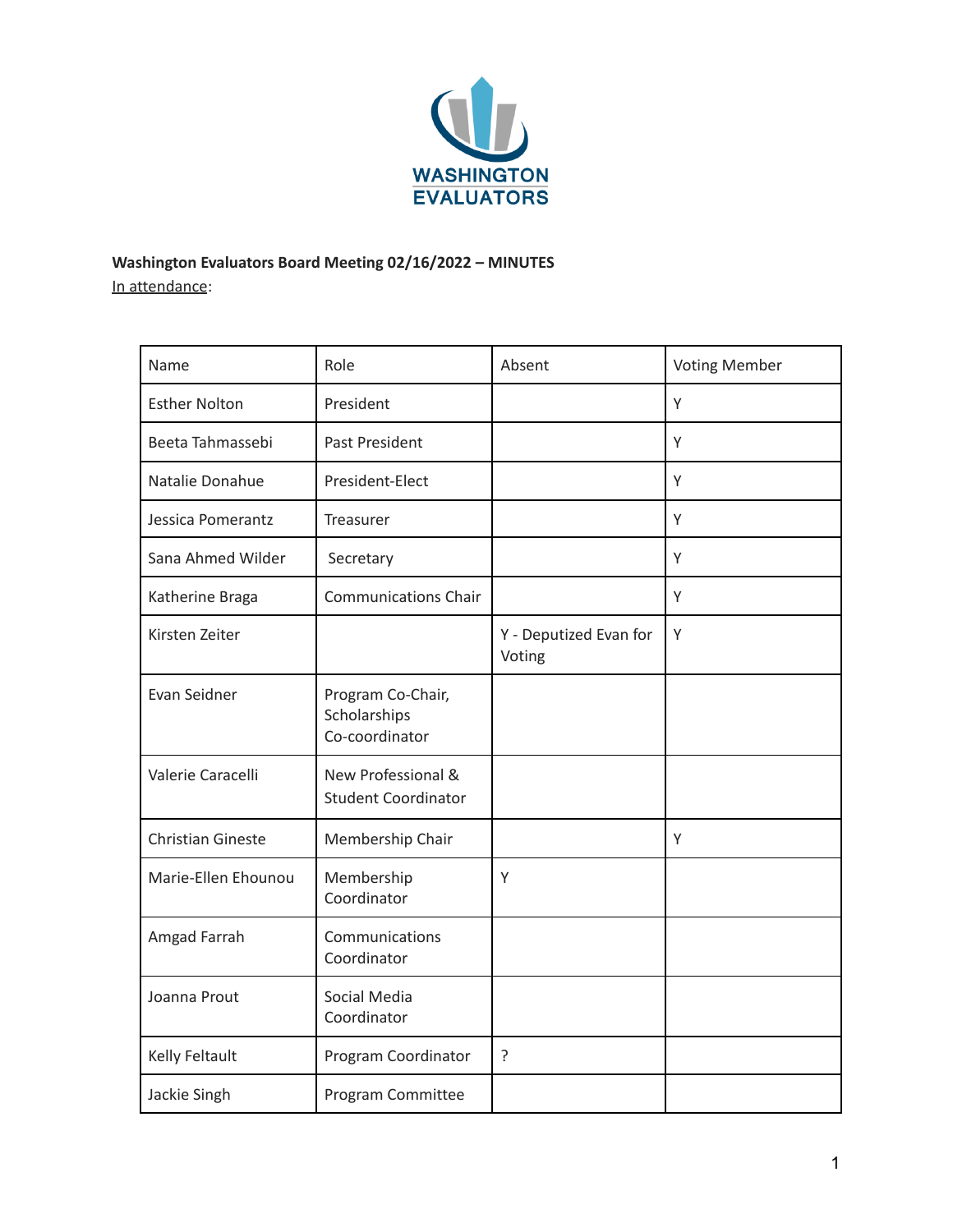|                      | Advisor                                     |   |   |
|----------------------|---------------------------------------------|---|---|
| <b>Stacey Merola</b> | <b>EWB Co-coordinator</b>                   |   |   |
| Maryfrances Porter   | <b>Career Connections</b><br>Co-coordinator |   |   |
| Betsy Kaeberle       | <b>Career Connections</b><br>Co-coordinator |   |   |
| Deb Levy             | Scholarships<br>Co-coordinator              | Υ |   |
| Fanni Farago         | Community<br><b>Engagement Chair</b>        |   | Υ |
| Mindelyn Anderson    | <b>EWB Co-coordinator</b>                   |   |   |
| Melissa Chiu         | <b>Board Advisor</b>                        | Υ |   |

# Guests:

Quisha Brown, Author and National Nonprofit Consultant with Humanistic Care Mallory St. Claire Isabela Barriga

**[Agenda](https://docs.google.com/presentation/d/1PaMLiexwoR13ci_mRq3aNjboxYBDx5NAcYwJzOjCCBo/edit) (follows linked slide deck):**

# **1. Welcome and Agenda Review**

# **2. Isabela Barriga - Scholarship Presentation**

- Started a new job at WRI as an Engagement Specialist
- Applied for the scholarship program because she was interested in developing her quant skills so she could measure the impact of programs and policies
- WE was Isabela's first exposure to the evaluation community, so she appreciated access to the mentor ship program; she was able to expand her network and discuss her professional goals.

# **3. Governance**

- **Approval of last month's [meeting](https://washingtonevaluators.org/resources/Documents/BoardMinutes/2021/WE_Board_Meeting_20211117.pdf) minutes (Secretary).**
	- Motion to approve December Board Meeting Minutes: Jessica Pomerantz
	- Seconded the Motion: Evan Seidner
	- Total Present for Vote: 9
	- Total Yeas: 9
	- Decision: APPROVED

#### **3. General announcements**

● Retreat is planned for March 19th; outdoor gathering at President's house is planned.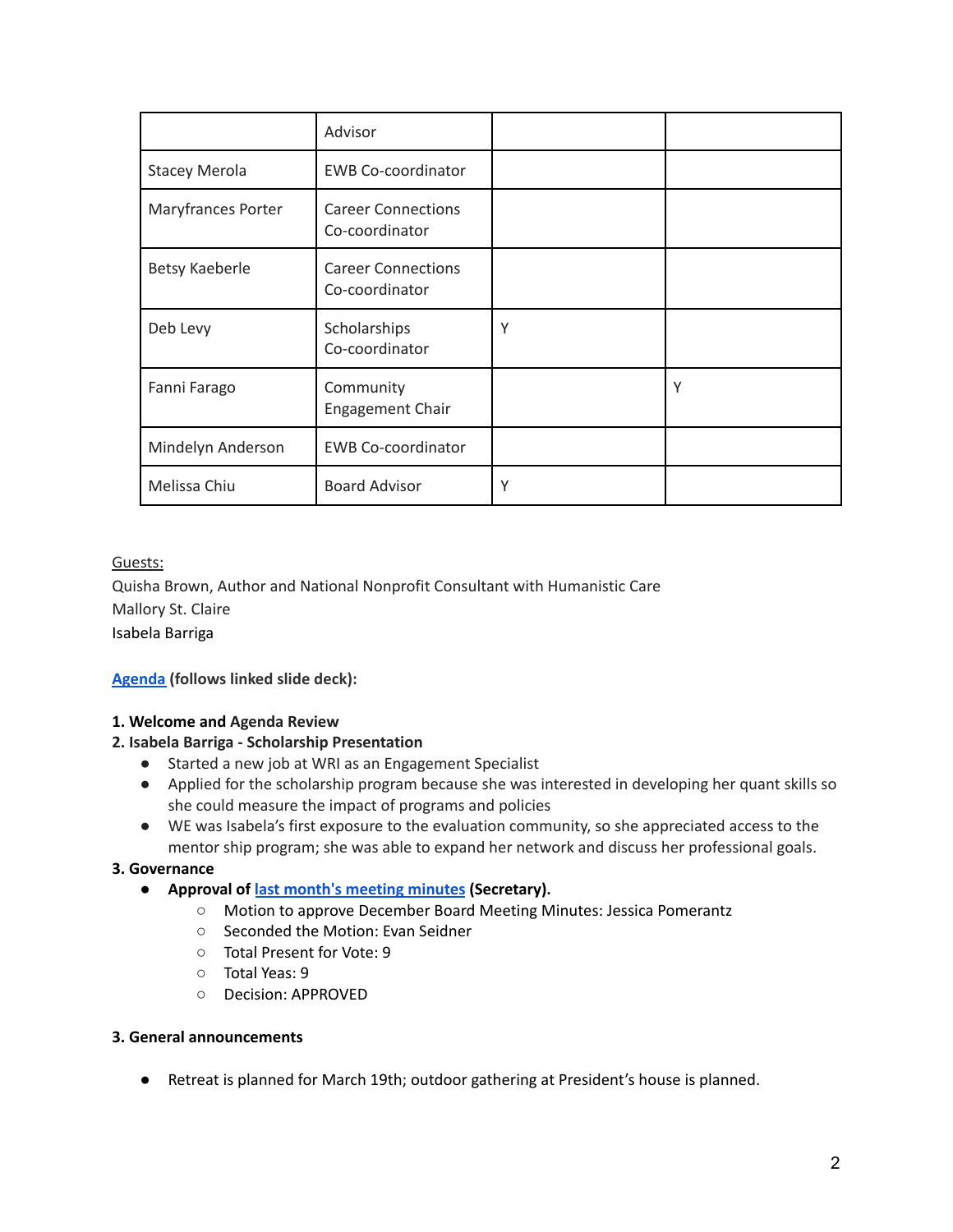## **4. President's Report**

- President received so many compliments on the AEA365 blog posts. If you haven't had the chance to read them, please see the [meeting](https://docs.google.com/presentation/d/1PaMLiexwoR13ci_mRq3aNjboxYBDx5NAcYwJzOjCCBo/edit) slides.
- President will not be present for the March board meeting.
- Efforts to coordinate WE data collection efforts. Consider streamlining and coordinating data collection efforts across committees, so we can reduce burden on respondents, who are usually WE members. Let President know if you're planning to provide a survey so that she can streamline where possible. Later, President may distribute or delegate this work, but for now, just flag them if collecting data.

## **5**. **Treasurer's Report (Jessica)**

- Light expenditures. A couple of larger purchases are coming down the streamline. Can send requests for budget directly to email or write the requests within the document (please see the [meeting](https://docs.google.com/presentation/d/1PaMLiexwoR13ci_mRq3aNjboxYBDx5NAcYwJzOjCCBo/edit) slides). Send Treasurer an email either way at [treasurer@washingtonevaluators.org](mailto:treasurer@washingtonevaluators.org)
- Will discuss requests at March meeting.

## **4. Committee Updates:**

- **● EWB**
	- **5 Year Plan:**
		- Marketing team would be 2+ people. They would create marketing materials for social media. Another aspect would be to develop a Google Drive information system. It would be important to think about who our audience is and how we can reach them.
		- Recruitment and relationship building would be 2+ people who could create a list of volunteers and a database for potential partners in nonprofits and community based organizations.
		- Overall vision is to divide and conquer
	- Action items:
		- Formalize EWB
		- Recruit a member for the recruitment and relationship-building team.
		- April 27th One Question, Curiousity or Tool to discuss.
		- Recommended goal is to make 5 matches. How can we leverage existing relationships in the proposal to meet this recommended goal?

# **● Community Engagement - Scholarships**

- WE members may be outside the DMV geographic area to apply for scholarships. But non-members must be in the DC region to apply for scholarships.
- So far, 3 confirmed reviewers. Line item for scholarships in the budget is \$880, but can revisit this funding (if popped into the requests).
- Programs will present additional expenses to the board. The recommendation is to be cautious and overestimate if known expenses are coming down the pipeline. The recommendation for all budget proposals is to err on the side of caution - budget for more than what you think you need due to unforeseen circumstances.
- **● Community Engagement**
	- **○ Career Connections (formerly Mentor Minutes)**
		- Rebranding is complete on the website.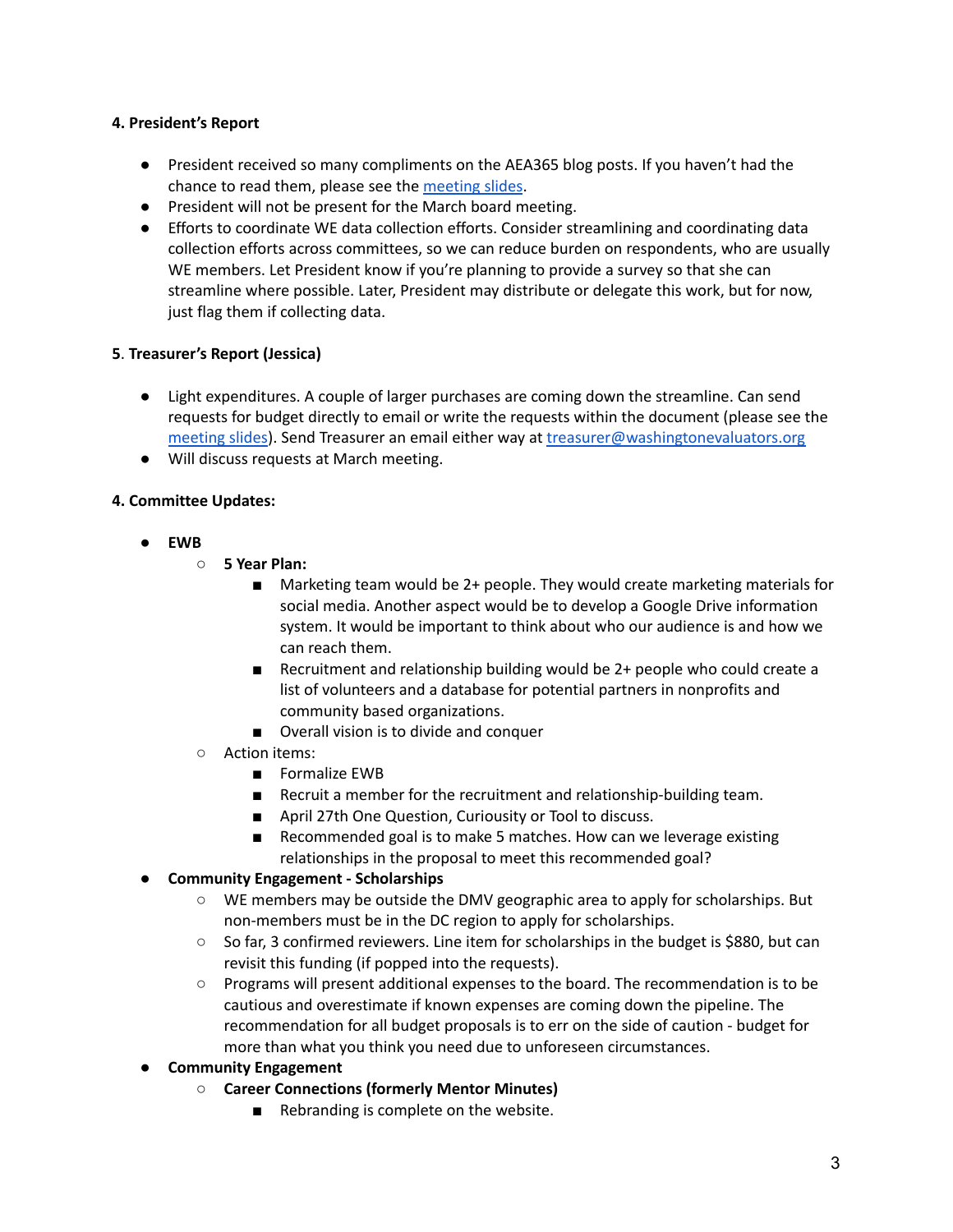- Some advice seekers and thought partners have signed up.
- Career Connections has communicated to old members to let them know about the rebrand. On the membership form, the desire was to check if there's any place where people can sign up as a thought partner or advice seeker. Perhaps think of incentivizing thought partners with a temporary membership.
- Call to action: Feel free to sign up as a thought partner or advise seeker. Or both!

## ● **Membership Committee**

- $\circ$  13 individuals are categorized as members even though they didn't pay membership dues. Could we remove them? Are there any auto-emails generated that would let them know that their membership was removed? These 13 members were all first-time applicants, not renewals.
	- Motion to remove new members after 30 days if they haven't paid their membership dues: Jessica
	- Seconded the Motion: Sana
	- Total Present for Vote: 9
	- Total Yeas: 9
	- Total Nays: 0
	- Decision: APPROVE
- Past President asked about any blurbs that are provided that let people know the benefits of joining or being a member of WE. In the newsletter, there used to be a highlight of WE membership. One of them is a message board. Promote the program and remind people of the benefits of the membership by figuring out a recurring way to highlight. Apush and awareness of available membership features on social media would be helpful too.
- Membership, Comms, and Social Media personnel are meeting on Monday and will discuss.
- $\circ$  Q: Do we have any way of measuring how many student members become professional members? It would be nice to see how we retain students. Christian said he can do this.
- **● Community Engagement**
	- **○ EWB**
		- Onboarding new members.
- **● Communications**
	- **○** Continue sharing photos, blurbs, and more items for the weekly newsletter. Events, infographics, promotion of events is welcome. The criteria for sharing are: focused on evaluation, based in the DC area, or fully remote. Fresh reads should be connected to evaluation at its heart. Data science, stats, economics shares are sometimes tied to evaluation and a part of the weekly newsletter. Fresh read authors don't have to be WE members.
	- **○** Board website updates will be done by tomorrow. Reaching out to folks that are missing bios or headshots. She would like feedback with edits (SANA - ping the team)!

#### **● Programs**

- **○** Panelists have been secured for the upcoming event on the 18th. The 2nd event is being hammered out, with Gail Barrington, fromMich State. She's written a new book as a 35 year practitioner. She has applied theories practice. It would be nice to learn from her experience. The discussion can be, "How do we get larger firms to start engaging with updated theories?" The third event is scheduled in late June, the final week in June.
- **○** Zoom update: We currently have Pro membership. Enterprise seems excessive. Business one is poorly-worded, so Programs is taking more time to figure it out. WE only